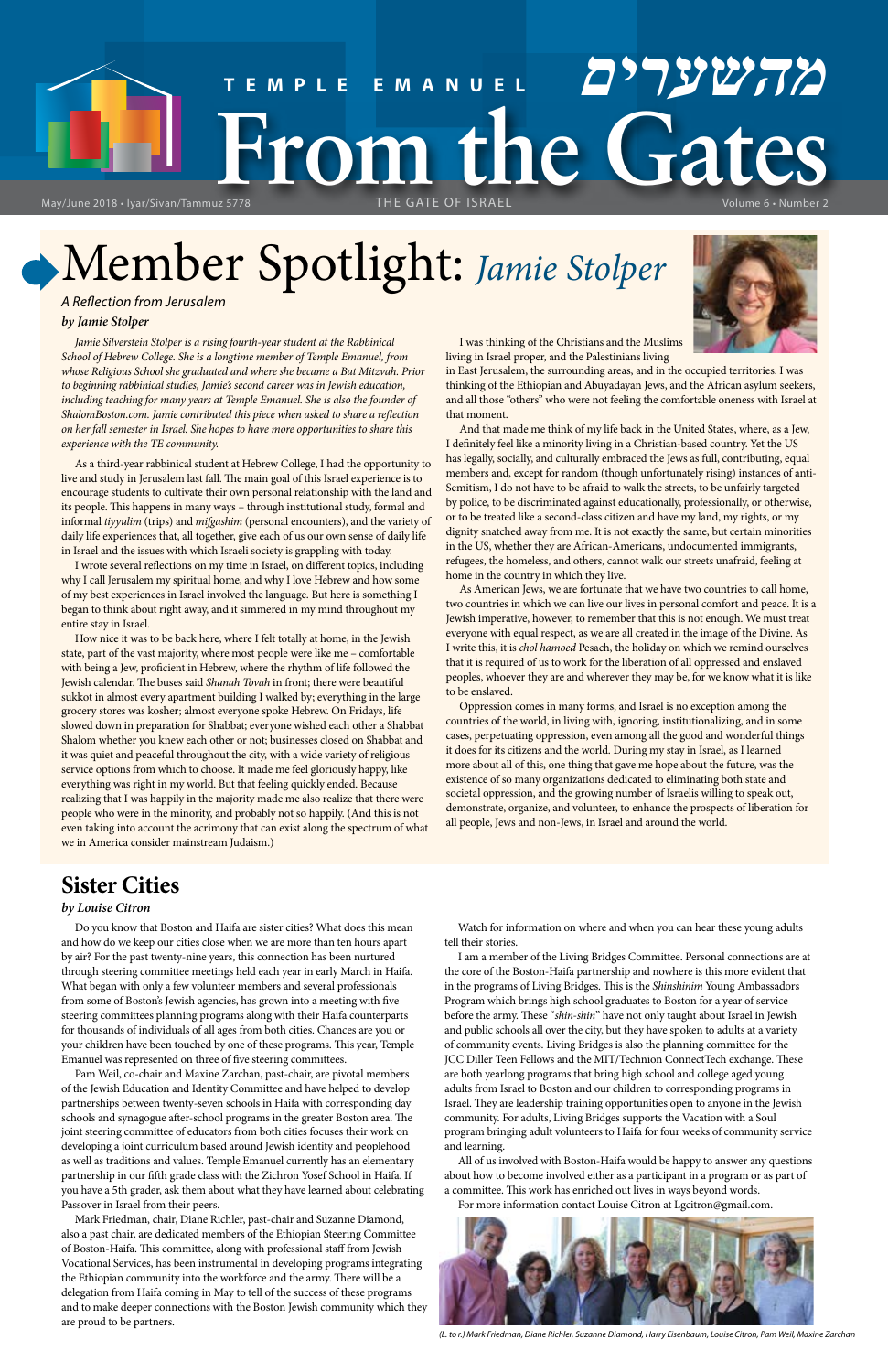# **Hope for Peace**

### *by Roberta Fern*

Is there hope for peace in Israel? I've been curious about what efforts toward this goal may be happening "under the radar," hopeful that there might be individuals on both sides working toward improving life for both Jews and Palestinians. In February, I joined Rabbi Barbara Penzner of Hillel B'nai Torah in West Roxbury and a group of her congregants on a MEJDI Tour entitled "A Little Bit of Heaven, Hardship and Hope: Seeing Israel and Palestine with New Eyes." MEJDI, which translates to both "honor" and "respect," specializes in "dual narrative tours" all over the world. True to its mission, we had two guides, an Israeli Jew, Gal, and a Palestinian Christian, Ramzi, who, despite having never met previously, forged their own relationship based on mutual respect as they presented Jewish and Palestinian perspectives at each site we visited.

One of the first people we met was Genevieve, a French Jew, who works closely with young people at a guest house in the Israeli Arab fisherman's village of *Jisr az Zarqa*. Through a young leaders' project that she established, local youth have learned English and trained as guides. She has also organized afterschool programs for children and vocational training for Arab women.

In Nazareth, we met Shirin, a spunky, secular Palestinian woman who oversees an international program called "Founders and Coders," which teaches web design and coding to young Arabs and Jews, facilitating their eventual employment as web developers.

The Sindyanna olive cooperative in the lower Galilee, run by Arab and Jewish women, has a threefold mission: to provide wages to agricultural workers, improve the agricultural sector of the Israeli-Arab community, and to empower women. Jews and Arabs work together to improve economic life for both groups in the region.

In the *Abu Tor* neighborhood of Jerusalem (mixed Israeli and Arab), we met Eetta Prince-Gibson, a journalist and community activist. She is a member of two dialogue groups composed of Israeli Arab and Jewish leaders and a member of a multicultural working group seeking sustainable solutions to conflict in Jerusalem. She was open, articulate, and passionate about solving problems at the local level, and Ramzi could barely contain himself during the talk, ultimately concluding, "I love her ideas."

# **"A Little Bit of Heaven, Hardship and Hope: Seeing Israel and Palestine with New Eyes."**

Although we met an amazing cast of charismatic activists, both Jewish and Palestinian, I was most affected personally by my homestay in Bethlehem. We entered Bethlehem by foot, and viscerally experienced being herded through a checkpoint. I was hosted by a Palestinian family; the 27-year-old son spoke the best English, and became my companion for the evening. We talked about everything from weight loss surgery to marijuana, but eventually explored his perceived prison-like quality of living in Bethlehem, with limited opportunities for education, employment and travel.

Back in Jerusalem, we toured the neighborhood of *Musrara*, built at the end of the nineteenth century as an aristocratic Arab neighborhood outside the walls of the Old City. It became the "seam line" between Israeli and Jordanian controlled Jerusalem after the fighting in 1948. Now, Musrara is home to an artists' colony of Jews and Arabs, who express the emotional volatility of living in Israel via publicly displayed art.

**Is there reason for hope?** Despite the obvious challenges, I couldn't help but be inspired by an amazing group of Israelis and Palestinians working together to solve problems and build community. As Rabbi Penzner summarized, "small acts make a difference…the unending stream of small hopes may lead us, someday, to a river of peace."

# **Aardvark Israel**

### *by Riana Schaff*

I decided to take a gap year between high school and college and knew I wanted to spend some of that time in Israel. I came upon Aardvark, a program where I would get to live in either Jerusalem or Tel Aviv, take college level courses, volunteer or intern, and travel around Israel. Aardvark offers both semester and year – long programs; I chose

the semester option so that I could work in the fall and pay for the program.

I have had the advantage of meeting Jewish kids my age from all over the world. My roommates are

from Australia, Belgium and Switzerland and we live in an apartment in the trendy Florentine section of Tel Aviv. In the mornings I enjoy doing volunteer work at Unitaf, a daycare center for the children of asylum seekers. I work with six to twelve month old babies and have gotten to see some of their developmental milestones. My internship has made me value the importance of human rights and education. I am grateful to have this experience and excited to see what the next few months bring. In the afternoons I take classes. I am enjoying a class in Middle Eastern Politics which is very interesting considering the current geopolitical climate.

There are *madrichim* (counselors) who supervise our activities, classes and living situations. There is also free time and we are encouraged to explore Israel and see it from a new perspective.

This program allows me to connect to Israel as an individual and as a Jew.

I think that taking a gap year is an amazing opportunity to step back, breathe and grow. I highly recommend it.

*Aardvark Israel operates in conjunction with MASA, a project of the Government of Israel and Jewish communities around the world, represented by the Jewish Agency for Israel and its partners, United Jewish Communities, the Federations of North America, and Keren Hayesod-UIA. Other partners include the American Jewish University and the NYJ camps. To learn more about the Aardvark Israel program and other gap year programs in Israel, check out the Israel program guide at https:// templeemanuel.com/israel/passport-to-israel/israel-program-guide/ or contact Ahava Rosenthal at ahavarosenthal@gmail.com.*

# **Community Prayer**

**May (Iyar /Sivan) June (Sivan/Tammuz) 5778–2018**

### **DAILY SERVICES**

Sunday at 8:00 am & 7:30 pm Monday through Thursday at 7:00 am & 7:30 pm Friday at 7:00 am

#### **SHABBAT SERVICES**

Friday at 6:30 pm Saturday at 6:45 am & 9:30 am Childcare at 10:00 am

Affiliated with the UNITED SYNAGOGUE OF CONSERVATIVE JUDAISM and SYNAGOGUE COUNCIL OF MASSACHUSETTS

#### **Contact Information**

**www.templeemanuel.com**

**For the full May and June Calendar, go to: CALENDAR.TEMPLEEMANUEL.COM**

# **From the Gates**

**CANDLE LIGHTING TIMES**

### **MINCHA TIMES**

**Saturday, May 5** *Parshat Emor Musical Shabbat* Bar Mitzvah: Ben Pistiner, son of Pam and Michael Pistiner Bat Mitzvah: Zoe Kritzer, daughter of Wendy and Jason Kritzer

**Saturday, May 12** *Parshat Behar – Bechukotai*

**Saturday, May 19** *Parshat Bemidbar*

Erev Shavuot **Saturday, May 26**

*Parshat Naso*

**Saturday, June 2** *Parshat Beha'alotecha Musical Shabbat* Bar Mitzvah: Mikey Rosemberg, son of Lorena Lerner and Cantor Elias Rosemberg

**Shabbat Hazak Saturday, June 9** *Parshat Shelach*

Bat Mitzvah: Maddie Spector, daughter of Robyn Cohen and Jordan Spector **Saturday, June 16** *Parshat Korach* Bar Mitzvah: Noah Gonzalez,

son of Leslie and Adrian Gonzalez Bat Mitzvah: Sarina Miller, daughter of Meryl and Eric Miller

**Saturday, June 23** *Parshat Chukat*

Bar Mitzvah: Joseph Gann, son of Nicole and Joshua Gann

**Saturday, June 30** *Parshat Balak*

# *Shavuot: Touching Tomorrow How We Engage Our Kids To Ensure a Bright Future*

Join us to celebrate the receiving of the Torah on Shavuot beginning Saturday evening, May 19 through Monday, May 21. Erev Shavuot includes programming, dinner and study for all ages from pre-school through adult.

**Erev Shavuot – Saturday, May 19 Shavuot day 1 – Sunday, May 20 Shavuot day 2 – Monday, May 21**

#### **Saturday night, May 19 from 6:00-9:30 pm**

We will not only learn from clergy and scholars, but also two of our exceptional teens. Ilan Rotberg and Will Kritzer will teach us about the power and purpose of engagement between Jews and other faith communities at 7:30 pm.

#### **Sunday morning, May 20 9:30 am**

The series will focus on inclusion. The Torah teaches us that we must all be together at Sinai when we encounter God. People of all ages, abilities, orientations and backgrounds learn Torah throught the lens of their own experience and have much to teach. Rabbi Ravid Tilles, Director of Jewish Life and Learning at SSDS will share his vision for receiving Torah together.





*Riana (second from left) celebrating Purim with Aardvark friends*

The MOST (Merle Orren Scholars Transformation) Program provides funds for Temple members to attend a one-week Jewish study program of their choice. The program is named in memory of Merle Orren (*z"l*), whose life was a testament to the transformative power of learning.This year seven MOST scholars will have the opportunity to continue their learning: Paula Apsell, Jean Dahlben, Joan Mael and Yairah Shalhevet will attend the Hartman Institute in Jerusalem; Susan Spitz will attend National Havurah in CT; Rebecca Jacoby will attend Mechon Hadar in NYC and Joshua Horowitz will attend the Hava Nashira Songleading Institute in Wisconsin. For more information about MOST, contact Shira Starobinski at sstarobinski@templeemanuel.com or 617-558-8114.

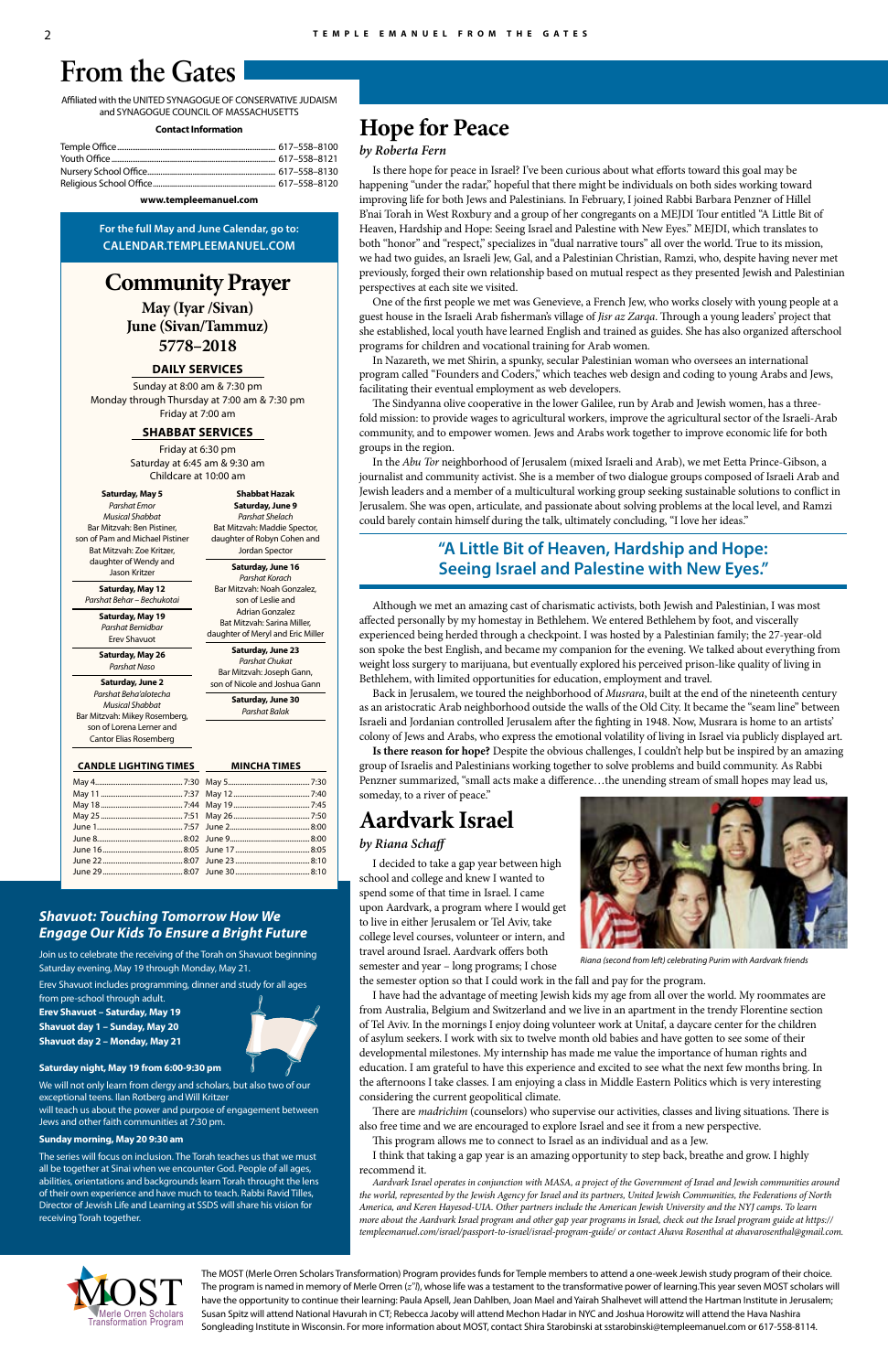Members' Milestones and Donations

**MEMBERS' MILESTONES**

**BIRTHS** Judith and Jack Elder announce the birth of their granddaughter, Zoe Leah

Bloom

**Schilit** 

Roleen and Aubrey Katz announce the birth of their grandson, Aaron Behar Katz Taren and Ralph Metson announce the birth of their granddaughter, Bella Metson

Sandy and Allan Ropper announce the birth of their grandson, Noah Alexander Shiferman Alice and Joe Bresman announce the birth of their granddaughter, Ariella Chaya Bresman

**ENGAGEMENT** Michele and Howard Greene announce the engagement of their daughter, Leah, to

Daniel Pack **SPECIAL ANNIVERSARIES 70 Years** Ruth and Jack Lapuck

**65 Years** Ruth and Alan Ades **60 Years**

Phyllis and Howard King Annette and Mike Miller Beverly and Don Bavly Ina and Ray Jackson Judy and Sidney Swartz

**50 Years**

Barbara and Ed Krupat Ina and Lew Heafitz Rona and Mark Ellenbogen Nancy and Barry Fisch

Bev and Frank Zweiman Ellen and Jeff Fredberg

#### **45 Years**

Anna and Ivan Stern Debbie and Joel Sussman Joan and Bob Berk Judy and Jack Elder

#### **40 Years**

Reeve and Sam Goldhaber

Ruth and Ed Altshuler Sue Sand and Tom Goldberger

Linda Bick and Simon Helfgott

Ginny and Michael Ross

#### **35 years**

Jeanne and Richard S. Press Mary Jude Dean and Sheldon Rosenberg

Amy Klein and Brian Lefsky Fay and Leon Lewis

Rochelle and Peter Borden **30 Years**

Jeri and Steve Robins Lisa and Ethan Lerner Haya Mayman and Michael Rivkin

Sharon and Scott Lane

#### **25 Years** Jill and Michael Fischer Linda and Peter Webb

# **Bereavement Fund Beverly Weinfeld** in memory of Rose and Michael Weinfeld and in memory of Rabbi Robert Miller; **Barbara Gaffin** in memory

**Jane Goldman Ostrowsky<br>in memory of Ruth O.**<br>Goldman

**Marilynn and Dennis<br><b>Buchenholz** in memory of<br>Mina R. Newman

of Stanley Gaffin; **Beverly Andreozzi** in memory of Charlotte Freedman; **Donna** 

**Michelson** in memory of Barbara Gluck; **Ernest Wantman** in memory

of Netty Wantman; **Dr. Gilbert Daniels** in memory of Mildred Tolkoff; **Leslie Shapiro** in memory of Blanche Leon Hochberg; **Molly-Jane Rubinger** in memory of Helen S. Isaacson; **Priscilla Stein** in memory of Victor Wagner; **Sandra Ropper** in memory of Helen Weisberg; **Sandy and Rick** 

> **Scholarsip Fund Shirley Saunders in**

Beatrice Heifetz; **Toby and Dean Rodman and Family** in memory of Leonard Rodman; **Bruce and Molly-Jane Rubinger** in memory of Samuel Rubinger and in memory of Dr. Bates Metson; **Joan Ackerstein** in memory of Josephine Seite; **Cindy Kassman Paisner** in memory of Paul Thau; **Alexandra Mitman**

in memory of William Farkas; **Glenda Speyer** in memory of Paulette Cohen; **Rosalind Scheffler** in memory of Israel Scheffler; **Golda and Arnold Kagan** in appreciation of the Bereavement Support

Committee

**Berkson Garden Fund Jay Berkson** in memory of Max Berkson **Brezniak Chapel Fund**

**Cynthia and Harvey Shulman** in honor of Joyce

Bohnen

**Cantor's Music Fund Beverly Andreozzi, Phyllis** 

**Carol Steinberg, Robin and Charles Blatt, Sheila Decter, Shirley Saunders, Larry Sandberg** in honor of Joyce Bohnen; **Dr. Bruce** 

in appreciation of Cantor

**Thau** in memory of Jack Permut, Charlotte Freedman and Nancy Richler; **Susan Kopelman** in memory of of Lena Donoff

in memory of Morris Oppenheim; **Carol Singer** in memory of Paul Singer; **Sherry Holstein** in memory of Claire Levy Berson **Drucker Book Fund Marjorie and Jerry Drucker** in memory of Myer Drucker, Bernard Kadetsky and Sara

Gelfond **Edelstein Jewish Continuity Fund Lewis Muhlfelder** in memory of Lew Muhlfelder **Elizabeth & Simon Cohen Fund Saul Cohen** in memory of Maxine Cohen

**Carol Greenfield** in memory of Bernard Cohen; **Dr. Harold Lazar** in memory of Irving Lazar; **Dida Martin** in memory of Hannelora Baum

#### **David and Diane Feinzig Education Fund**

**Cynthia Abramson** in memory of Charles

# Abramson; **Diane Feinzig** in memory of David Feinzig **Dr. Trudy Karger Family Education Fund**

**Religious School Gift Fund**

**Roslyn & Martin Gold Youth Leadership Fund**

**and Larry Brody, Gail and Bill Levine, Peter Yaffe and Donoff** in memory of Irving Donoff; **Earl J. Kasdon** Rosemberg; **Haila Darcy** in memory of Abe Birnbaum; **Joyce and Michael Bohnen** of Charlotte Freedman; **Brian Goldstein** in memory of Sondra Goldstein; **Cindy Kassman Paisner** in memory of Rabbi Robert Miller; **Elissa Fenster** in memory of Rabbi Robert Miller; **David Goldstone** in memory of Irving Goldstone; **Michael Slater** in memory of Mandel Slater; **Leslie Kaplan** in memory of Theodore Mann; **Merle Hass** in memory of Adele Katzman

**Susan and Bruce Gold** in memory of Dr. Bates Metson and Charlotte Freedman; **Roz** 

**Garber** in memory of Maxine Fedder **Carole and Barrie Greiff** 

> and Tylda Schwartz; **Joyce Bohnen** in memory of Morris Oppenheim; **Lois Cohen** in memory of Eli Winer and in honor of Joyce Bohnen; **Marcie Abramson and Jeff Hunt** in memory of Charles Abramson and in honor of the special birthday of Lisa Litant; **Marcie Abramson** in honor of the special birthday of Jeff Hunt; **Molly-Jane and Bruce Rubinger, Steve Thompson** in memory of Tylda Schwartz; **Nina Eigerman** in memory of Stephen Markow; **Phyllis and Jerry Gordon** in memory of Marilyn Katz; **Priscilla and Geoffrey Stein** in memory of Nancy Richler; **Rita and Herb Gann** in memory of<br>Barbara Kagan, Sarah Levitt,<br>Michael J. Kaplan, Joseph Gann and Marilyn Katz; **Ron Gluck** in memory of Barbara Gluck; **Susan Vishner** in honor of Joyce Bohnen and<br>in memory of Milton Binder; **Adele Katzman** in memory of Charlotte Freedman; **Susan Permut** in memory of Adele Katzman, **Paul Thau** in memory of Charlotte<br>Freedman; **Ted Peller** in<br>memory of Alan Michelson; **Valerie Lowenstein** in memory of Max Labovitch

**Education Fund**

**Dr. Bruce Donoff** in memory

**Levenson Music Fund Ruth and Howard Taylor**

in honor of the special anniversary of Dale and

Arnie Zaff

**Merle Orren Scholars Transformation (MOST) Program**

**Sharlene Finkel** in memory

of Dr. Israel Kamens

**Percy Lightman Award** 

**Fund Cynthia and Harvey Creem** in memory of Evelyn Creem **9th Grade Israel Trip**

**Shirley Saunders** in memory of Dr. Bates Metson; **Stephanie and Adam Weitzman** in honor of Lawrence Bacow; **Terri** 

**Loewenthal** in memory of Sydney Loewenthal

**Israel and Camp** 

#### **Nancy and Harold Parritz Israel Action Fund**

**Beverly Weinfeld** in honor of Sherri Wolf and Anne and Sidney Bunnin; **Mickey Breslau** in honor of the birth of Luciana Noa Jolly and in memory of Roberta Myers; **Robert N. Brown** in memory of I. Richard Brown

#### **Nursery School Gift Fund**

**Beverly and Donald Bavly** in memory of Joseph and Rae Gann

### **Prayer Book Fund**

**Ruth and Mickey Rosenblatt and family** in memory of Milton Binder

**Rabbi Samuel Chiel Kallah Fund Susie and Frederic Jacobs** in memory of Dr. Bates Metson; **Melvin Stavis** in memory of Betta Stavis; **Arlene Fruman** in memory

> Warshaw, E. Philip Levine; **Roberta Greenberg** in memory of Alan Cantor; **Joseph Barrow** in memory of Beatrice Barrow; **Phyllis and Richard Wilker** in memory of Harry Bloom;<br>**Judith Cadel** in memory of Arthur L. Cadel; **Jacqueline Hallo and David Bunis** in

of Jeff Fruman and Harry Fruman; **Cindy Kassman Paisner, Marsha and Marc Slotnick** in memory of Dr. Bates Metson **Ritual Director's Fund Amy Wolfe** in memory of Edward Levy; **Marcie and Jeff Hunt** in memory of Charlie Lepow; **Caryn Kovacs** in memory of Ethel Bronstein; **David Grossman** in memory of Sidney W. Grossman;<br>**David M. Phillips** in memory<br>of Harry Phillips; **Dr. Henry Berman** in memory of Martin F. Alintuck; **Gail and Bill Levine** in memory of Norma C. Munves; **Judy and Allan Szathmary** in memory of Bernard Szathmary; **Marsha Kessler** in memory of Nelson Kessler; **Nancy Rosengard** in memory of

Judy Manelis and Shelby Kashket Sara and Dan Kirsch Sharon Levine and Alex Golub-Sass Emily and Ben Jabbawy Erica and Aaron Koenig **DONATIONS** *Temple Emanuel gratefully acknowledges the generous donations to our synagogue funds. To learn more about the variety of funds and ways of supporting the synagogue's ongoing efforts, please call the office @ (617) 558-8100.* **Aaron Bell Student Cantorial Arts Fund Dale and Arnie Zaff** in honor of Joyce Bohnen;

**Gil Sklover** in memory of Michele Esta Grant-Epstein; **Anna Stern** in memory of Tibor Molnar and Klara

Deveni

**Rosenblatt Stars of David Fund**

**Sheryl and Steven Dropkin, Joan Almaliah** in memory of Charlotte Freedman; **Alix Ginsburg and Alan Shuchat** in honor of Don Freedman and in memory of Morris Shuchat; **Lester Gore** in memory of Charlotte Gore Levenson

**Ralph Goldenkoff, Gail Granoff** 

#### **Saul B. & Naomi R. Cohen Chamber Music Fund**

**Virginia Lepow** in memory of Barry Schwartz

#### **Smith Holocaust Education Fund**

Ruth S. Rosengard; **Penny Scharfman** in memory of Toby Scharfman; **Anne Blumberg** in memory of Baruch Blumberg; **Ruth Brenner** in memory of Marcia Wacks **Rosamond and Harvey Grant Fund in memory of Michele Esta Grant-Epstein Ann Gehr** in memory of Minnie Shapiro; **Dr. Ernest Picard** in memory of Claire Picard; **Phyllis and**  Charlotte Freedman, Dr. Bates Metson, Irving Medoff, Myra Durlofsky, Charlie Lepow

#### **Sylvia and Mort Grossman Person to Person Fund**

**Ma'ayan and Rick Sands** in honor of Joyce Bohnen

#### **Temple Daily Minyan Fund**

Nancy and Dr. Albert Cohen on the death of their beloved grandson, Michael Cohen

**Barbara Poplack** in memory of Matilda Zwetchkenbaum; **Cynthia Kagno, Dana Katz, Esther and Lewis Muhlfelder, Lesley and Robert Perlman, Lois Cohen, Rita and Herb Gann, Ruth and** 

Sara Schechner on the death of her beloved father, David schechner

memory of Hella B. Flescher; **David Day** in memory of Dr. Max Day; **Ruth and Don** 

**Freedman** in memory of<br>Edward Freedman, Dr. Bates<br>Metson, Barbara Kagan,

Nancy Richler and in honor of Joyce Bohnen; **Elizabeth Brody Gluck** in memory of

Morton Brody; **Esther and Alan Greif, Joan Beer, Rita and Herb Gann, Ruth Sara Cope, Selma Waldstein, Terry and Gary Rubin, The** 

#### **Temple Emanuel Forest Fund**

**Arlene Fleischmann** in memory of Etta Suchman; **Batia and Moise Shems** in memory of Sarah Levitt; **Merle Hass** in memory of Adele Katzman

#### **Temple Emanuel General Fund**

**Jon Tepper, Solomon Eisenberg, Golda and Arnold Kagan** in appreciation of Temple Daily Minyan; **Ruth Tepper** in **Novakoff Family** in memory of Charlotte Freedman; **Hal Katzman** in memory of Jack Permut, Mae Fleischauer, of Marilyn Katz, Fred Kann,<br>Dr. Bates Metson and Paul Berman; **Diana S. Gould** in memory of Max Posner; **Dr. Jonathan Forman** in memory of Florence and George Forman; **Harry Eisenbaum** in memory of Benno Eisenbaum; **Hinda L. Marcus** in memory of George Ludensky; **Irma P. Bloom** in memory of Arnold<br>Bloom; **Jane and Howard**<br>**Breslau** in memory of Milton Binder and Paul Thau; **Jean Allen Epstein** in memory of Elinor Peretsman; **Ken and Roberta Hoffman** in memory of Nathaniel<br>Hoffman, Dr. Bates Metson, Marilyn Katz, Deborah Kaplan Phillips, and in honor of Joyce Bohnen and in honor of the special birthday of Peter Yaffe; **Louise Citron, Maxine Laura Wolf, Sonia and Joseph Michelson** in honor of Joyce Bohnen; **Mady and Bruce Donoff** in memory of Charlotte Freedman<br>and Dr. Bates Metson;<br>**Margaret and David Link** in honor of Adele and Larry Bacow; **Marjorie Monte** in memory of Fred Kann; **Martin Frant** in memory of Bertha Geschwind; **Michele and Howard Greene, Pearl Rosker** in memory of Len Solomon; **Rhoda and Ronald Sarver** in memory of Eva Kaplan and Judith Saver; **Richard Weintraub**  in memory of Sonya Licker; **Ruth and Richard Arnold** in memory of Dr. Bates Metson; **Samuel Ajjarapu** in memory of Beth Katcher; **Sis Kazis** in memory of Gittel Rapp and in honor of Adele and Larry Bacow; **Steven Henry** in memory of Blanche Henry; **Ruth Fraster** for honor received; **Debbie Wennett and Steven Levine, Charlotte and Hy Glick,** 

**Phyllis Baker, 9** 

**Arnold Zaff** in memory of Fred Zaff; **Alan Beloff** in memory of Jack Beloff; **Arthur Marcus** in memory of Samuel Marcus; **Cyrill Wolf** in memory of Edith Green; **David Smookler** in memory of Deborah Smookler and Abraham David Cline; **Dale and Arnie Zaff, Diane and Martin Richler, Lisa and Morris Sazer** in memory of Charlotte Freedman; **Debbie and Norm Ginsberg** in memory of Sonya Licker; **Denise and Allan Lauer, Diane and Martin Richler, Judith and Richard Lappin** in memory of Dr. Bates Metson; **Devorah Aroesty-Cohen** in memory memory of Paul Berman and Paul Thau; **Esther Beloff** in memory of Philip Fishbane; **Patricia Bresky** in memory of Harry Bresky; **Frumie Burns** in memory **Frumie Burns** in memory<br>of Adele Katzman; **Ellen**<br>Mockey **Moskowitz** in memory of Mae Fleischauer; **Joyce and Michael Bohnen** in memory of Cynthia Katzman Bowlby,<br>Paul I. Berman, Beth Katcher, Jack Permut, Paul Thau, Fred Kann, Helen Zabin, Milton Binder and Adele Katzman; **Florence Koplow** in memory of Dr. Leonard Solomon **Temple Emanuel** 

**Memorial Park Fund Sally Braunstein** in memory of Harriette Cohn

Hope and Adam Suttin Kate Poverman and Raphael

Bueno **20 Years**

Marla and Jeffrey Wolk Rachel and Dan Cohen Michelle Barmazel and Kevin

Steinberg

Belinda and David Weisner Jodie and Adam Peller Ana and Matt Volpi Stacey and Jason Brauner Marcy and Adam Kramer

**15 Years**

Lori and Harry Stanger

**10 Years**

Shana and Dan Zandman Yevgenia Khodor Tolan and

Michael Tolan Heidi and Ben Aaronson Suzanne and Mike Afergan Dena and Jay Snyder

**5 Years**

**Myrna and Chuck Kenney** in memory of Sara Gelfond; **Paul Groipen and Elaine Groipen** in memory of Molly Melnick; **Maxine Laura Wolf** in honor of Bunny hapero; **Diane and Michael Gardener** in memory of Charlotte Freedman, Hyman death of his beloved

**Stanley Steinberg** in

memory of Selma and Milton Steinberg; **Harriet Bell** in memory of Sarah Bell and Ethel Gould

#### **Abraham and Rose Freedman Education Fund**

**Barbara Freedman Wand** in memory of Abraham Freedman

#### **Anita and David Granoff Fund to Encourage Teen Torah Readers**

**Michael Rotenberg** in memory of Anne S.R. Fine; **Esther Feldberg** in memory of James Lichter; **Dale and Arnie Zaff, Mr. and Mrs. and Bill Levine** in honor of the special birthday of David

### **Barouh and Channah Fund**

# **Berkovits Daily Minyan**

**Schwartz** in memory of Shirley Sacks; **Elliot Singer** in memory of Solomon Singer; **Roslyn Heafitz** in memory of

**Eli Schneider** in memory of Hirsch Schneider; **Pamela**  Beth Katcher; **Cheryl Stober** in memory of Arthur Harris **CONDOLENCES TO:**

Mark Poznansky on the death of his beloved mother, Dulcie Poznansky Arnold Kagan on the death of his beloved sister, Barbara Kagan Abby Elmore on the death of her beloved father, Gerold Borodach Rose Hurwitz on the death of her beloved sister, Sarah Levitt Debbie Yoburn on the death of her beloved mother, Matilda Simons Avi Goldwasser on the death of his beloved mother, Klara Goldwasser Dorothy Adelman on the death of her beloved sister, Sara Gelfond Rafael Bueno on the death of his beloved father, David Bueno

Yael Miller on the death of her beloved father, Rabbi Robert Miller

Gary Melnick on the

mother, Dorothy Melnick Rochelle Walensky on the death of her beloved stepfather, Harry Wolpoff David Link on the death of his beloved mother, Betty Link

> Sandy Cohn Thau on the loss of her beloved mother, Elsie Cohn

**Our Congregation has sustained the loss of our member**

RABBI ROBERT MILLER MELVIN STAVIS JOSEPH BARROW SYLVIA MINTZ **for a blessing.**

**May their memory always be**

#### **Youth Department Gift Fund**

**Betsy and Martin Solomon** in honor of Joyce Bohnen and in honor of the special birthday of Susan Benjamin; **Bobbi Schwartz and Marc Saltzman** in memory of Donald Gitlitz and Gittel Rapp

# **The Haifa Expo**

*by Malachy Dubin, Jake Goodman, Jordan Solomon and Levi Harrison*

Every year in the Temple Emanuel Religious School, the *Kita Hay* (5th grade) class has an opportunity to get to know their counterparts at the Zichron Yosef School in Haifa through CJP's Haifa-Boston School to School Project. The students have pen pals with whom they correspond by writing letters and video conferencing, and have shared learning and curriculum projects. The

goal is for our students to learn about and to love Israel by turning the abstract into reality, developing personal and loving connections with the land and its people.

In the fall the students choose topics about Haifa and Israel, do research and present their projects at the annual Haifa Expo. Parents and classmates are invited to watch Power Point presentations, look at dioramas and posters about topics ranging from food to sports to places of interest.

Three classmates, Jordan Solomon, Jake Goodman, and Malachy Dubin



worked on a project about the Carmelit, the underground funicular railway, constructed from 1956-1959 which runs up and down parts of Mt. Carmel. They enthusiastically shared their knowledge about the Carmelit, one of the smallest subway systems in the world with only four cars, six stations and a single tunnel. They added that over the years there have been shutdowns due to renovations, a faulty cable and a fire in 2017. It is scheduled to reopen later in 2018.

The boys, with a box, ropes and a toy train, constructed a working model Carmelit complete with the station stops. They also had the opportunity to meet with the Temple's Scholar-in-Residence Rachel Korazim who told them that as a young girl, she was one of the first to ride on the Carmelit. They know that their parents have been contributing to the Passport to Israel program and are looking forward to meeting their pen pals and, of course,

taking a ride on the Carmelit when they go to Israel.

Another student, Levi Harrison, created a five minute video on the Technion. He chose this topic because "he loves technology," and he has an interest in engineering. His video included facts about the creation and expansion of the Technion's areas of study. Levi included fun facts about Albert Einstein's involvement at the Technion and quizzes that tested the audience's knowledge of Technion's inventions like computer processors, algorithms for online communications, nano-sized objects, cancer drugs and the "Iron Dome."

Like Jordan, Jake and Malachy, Levi looks forward to visiting Israel someday and making the Technion a top priority when he visits Haifa. To see Levi's video and to learn about the Technion, go to http://bit.ly/technionvideo.

*Malachy Dubin and Jake Goodman with the Carmelit project*

*Jordan Solomon with the Carmelit project*

*Levi Harrison reporting on the Technion*